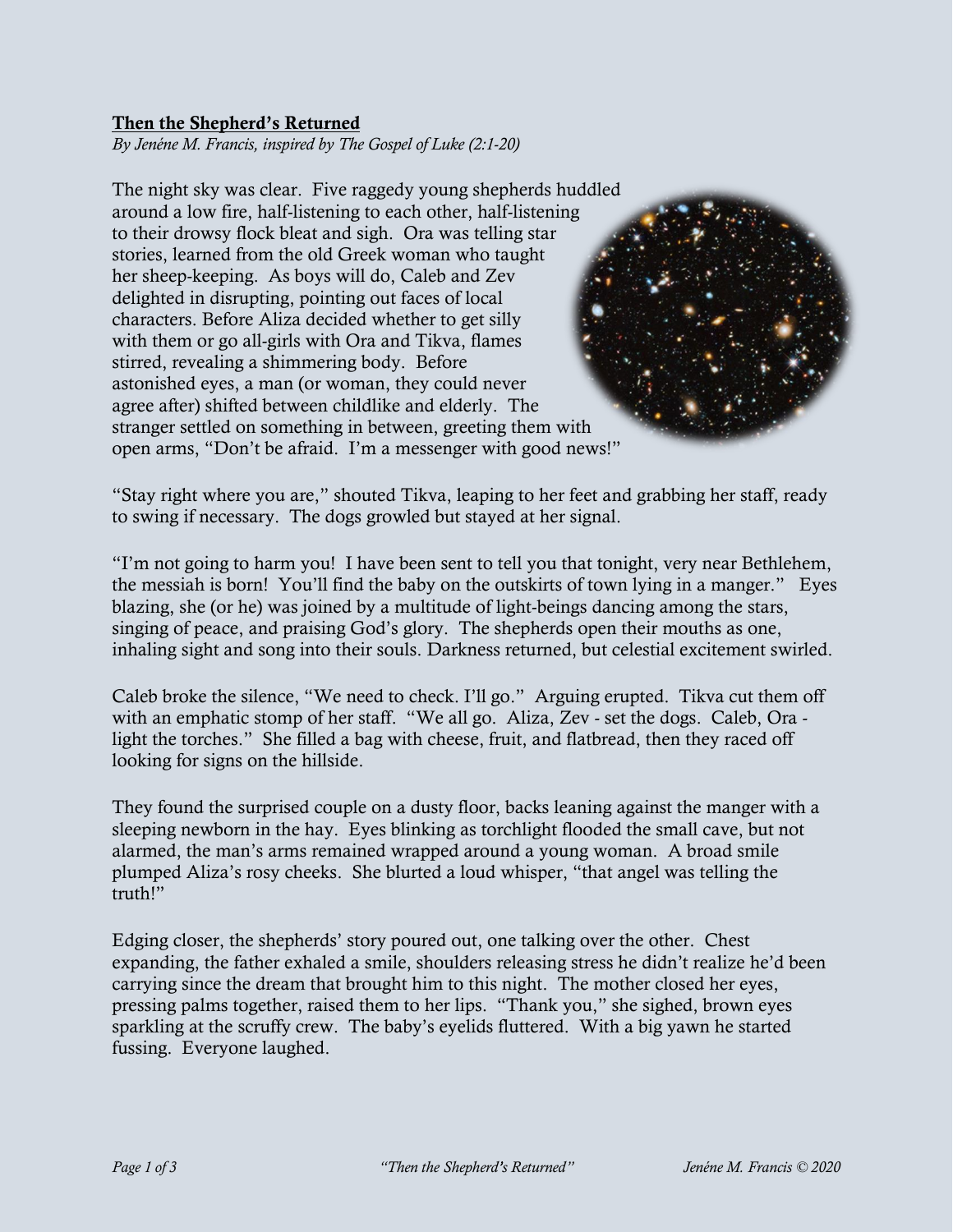The father rose to shake hands, "I'm Joseph, from Nazareth. My wife, Mary, and our son," after a slight hesitation, adding "God's son actually. We will name him Jesus. Thanks be to God! And to God's messengers!" He and Mary shared stories of their own angelic visitations. The shepherds' arrival was welcome confirmation of what they had hoped and trusted to be true.

Caleb, vibrating unspent energy, raised eyebrows at Ora. Slipping into town, they knocked on doors, announcing the messiah was found, just as an angel said. Some, annoyed at being awakened, returned to sleep. Others, curious or believing, rushed to the cave. Women moved by a desire to help a first-time mother arrived with food and clothing.

Tikva allowed Aliza and Zev to stay and help. She and the older two took turns with their sheep, returning daily to the manger to share a meal and stories. Joseph became known in town, offering carpentry to express gratitude for their generosity. Mary encouraged any who desired to hold Jesus. He didn't seem to mind. With eyes like his mother's, and deep with ancient wisdom, he captivated the hearts of all who embraced him.

Word got around drawing people from near and far. After exotic visitors came with their tale of following a star, Joseph had another dream. Not everyone was ready for the messiah. He and Mary left in a hurry.

The shepherds returned to their flocks. Sometimes they became weary or discouraged, but discovered that when they returned to their memories, reminding each other how they *had* seen the heavenly hosts, *had* found the infant as the angel said, *had* held Jesus in their arms smelling his newborn head, *had* laughed with Mary and Joseph as his little arms flung before getting a hand stuffed in his mouth. Then the shepherds' peace and hope were restored. They would again offer praise to God, telling everyone that despite seeming evidence to the contrary, Jesus, Emmanuel, son of God and son of Man, dwells among us.